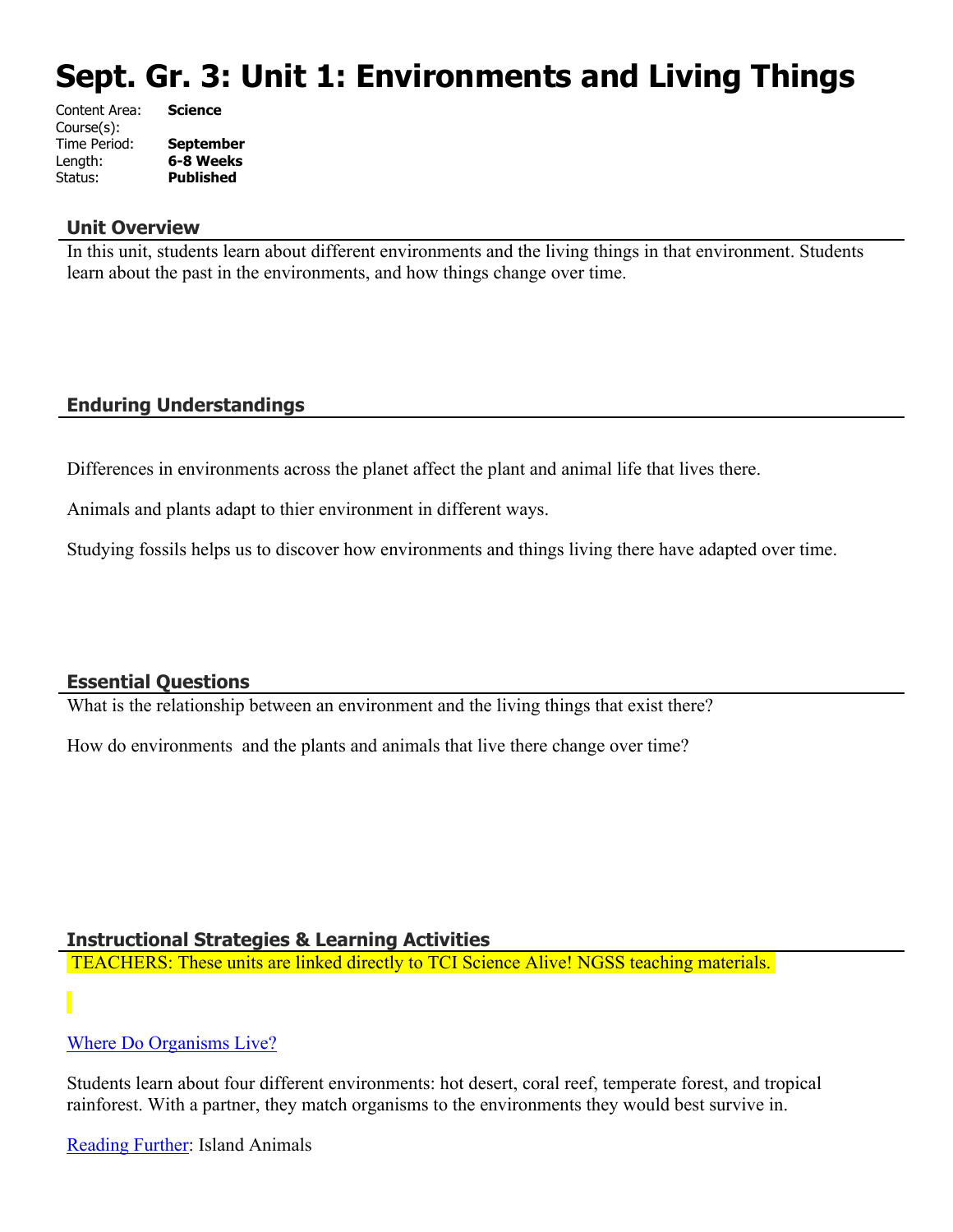$\bullet$  [2](https://subscriptions.teachtci.com/shared/programs/154/lessons/1486/slide_shows)

## [How Does Living in a Group Help Some Animals Survive?](https://subscriptions.teachtci.com/shared/programs/154/lessons/1486/slide_shows)

Students model how living in a school of fish can protect a fish from predators. They gather evidence to construct an explanation about the importance of living in groups for an animal's survival.

[Reading Further](https://subscriptions.teachtci.com/shared/sections/11105?program_id=154&student_view=true): Bats That Eat Blood

 $\bullet$  [3](https://subscriptions.teachtci.com/shared/programs/154/lessons/1484/slide_shows)

## [How Do Environments Change?](https://subscriptions.teachtci.com/shared/programs/154/lessons/1484/slide_shows)

Students examine pictures that show changes to environments. Then, in pairs, they create an act-it-out about one environmental change, and the rest of the class guesses which change they are demonstrating.

[Reading Further](https://subscriptions.teachtci.com/shared/sections/11123?program_id=154&student_view=true): Hero of the Environment

 $• 4$  $• 4$ 

[What Happens to Organisms in Changing Environments?](https://subscriptions.teachtci.com/shared/programs/154/lessons/1485/slide_shows)

Students analyze data so that they are able to recommend a design for a new animal crossing in a state park.

[Reading Further](https://subscriptions.teachtci.com/shared/sections/11196?program_id=154&student_view=true): Road Safety for Wildlife

 $\bullet$  [5](https://subscriptions.teachtci.com/shared/programs/154/lessons/1487/slide_shows)

[How Do People Learn About Extinct Organisms?](https://subscriptions.teachtci.com/shared/programs/154/lessons/1487/slide_shows)

Students act as paleontologists and uncover fossils of plants and animals that lived on Earth millions of years ago. They categorize the fossils according to their findings.

[Reading Further](https://subscriptions.teachtci.com/shared/sections/11220?program_id=154&student_view=true): Everybody Loves T. rex

[What Do Fossils Show About Environments of Long Ago?](https://subscriptions.teachtci.com/shared/programs/154/lessons/1488/slide_shows)

Students look at pictures of dinosaur teeth. They use these pictures to predict what the dinosaur ate and present their findings to the class. Then they think about other features that can be used to learn about the environment a dinosaur lived in.

[Reading Further](https://subscriptions.teachtci.com/shared/sections/11237?program_id=154&student_view=true): Dino Droppings

## **Integration of Career Exploration, Life Literacies, Key Skills**

CRP.K-12.CRP2 Apply appropriate academic and technical skills. TECH.9.4.5.CT.4 Apply critical thinking and problem-solving strategies to different types of problems such

[6](https://subscriptions.teachtci.com/shared/programs/154/lessons/1488/slide_shows)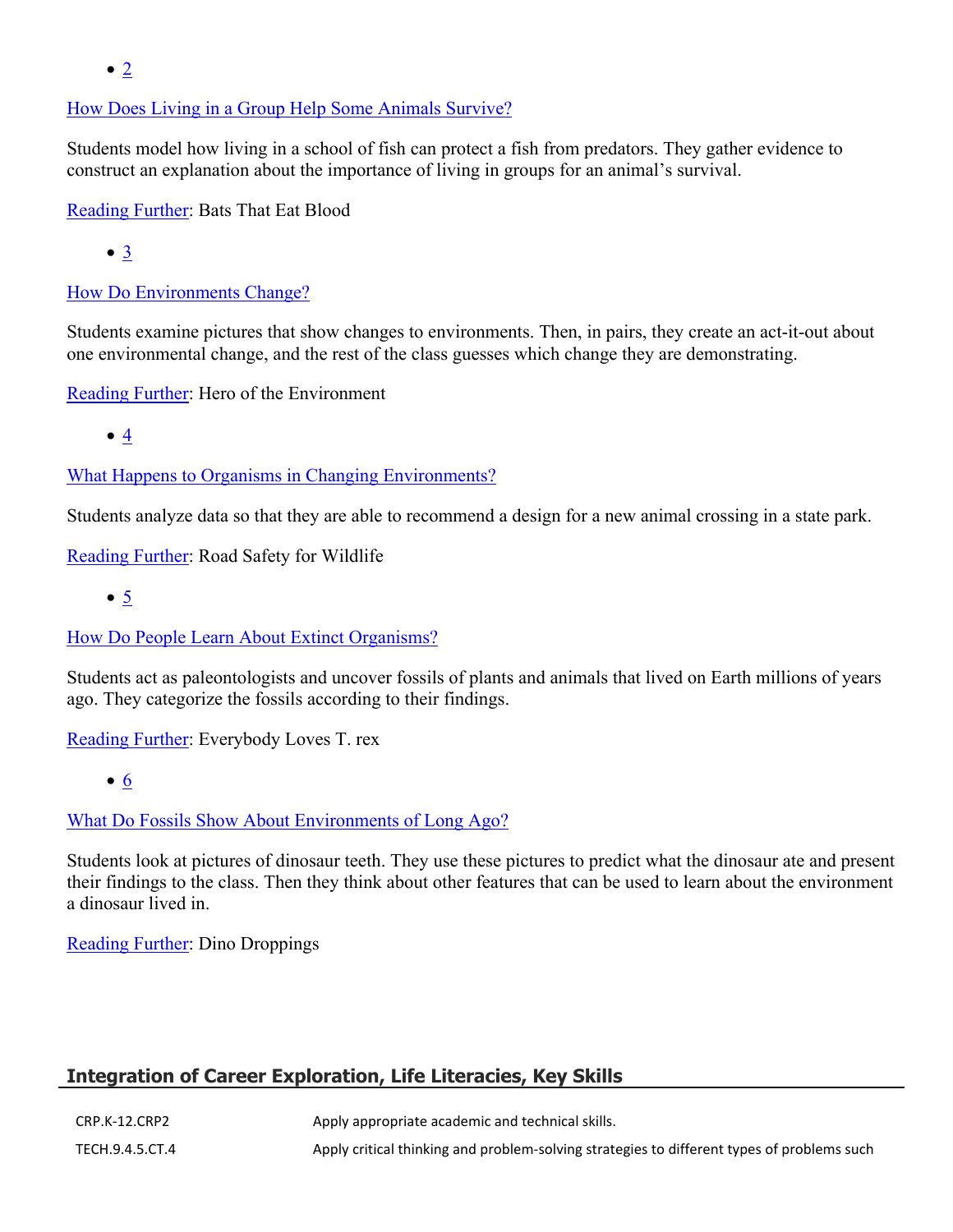|                      | as personal, academic, community and global (e.g., 6.1.5. Civics CM.3).                                                                                                                                                                      |
|----------------------|----------------------------------------------------------------------------------------------------------------------------------------------------------------------------------------------------------------------------------------------|
| TECH.9.4.5.GCA.1     | Analyze how culture shapes individual and community perspectives and points of view<br>(e.g., 1.1.5.C2a, RL.5.9, 6.1.5. HistoryCC.8).                                                                                                        |
| CRP.K-12.CRP5        | Consider the environmental, social and economic impacts of decisions.                                                                                                                                                                        |
| CRP.K-12.CRP4        | Communicate clearly and effectively and with reason.                                                                                                                                                                                         |
| TECH.9.4.5.CT.1      | Identify and gather relevant data that will aid in the problem-solving process (e.g.,<br>2.1.5.EH.4, 4-ESS3-1, 6.3.5.CivicsPD.2).                                                                                                            |
| CRP.K-12.CRP11       | Use technology to enhance productivity.                                                                                                                                                                                                      |
| TECH.9.4.5.Cl.2      | Investigate a persistent local or global issue, such as climate change, and collaborate with<br>individuals with diverse perspectives to improve upon current actions designed to address<br>the issue (e.g., 6.3.5. Civics PD.3, W.5.7).    |
| CRP.K-12.CRP9        | Model integrity, ethical leadership and effective management.                                                                                                                                                                                |
|                      | The ability to solve problems effectively begins with gathering data, seeking resources,<br>and applying critical thinking skills.                                                                                                           |
|                      | Intellectual property rights exist to protect the original works of individuals. It is allowable<br>to use other people's ideas in one's own work provided that proper credit is given to the<br>original source.                            |
| <b>CRP.K-12.CRP8</b> | Utilize critical thinking to make sense of problems and persevere in solving them.                                                                                                                                                           |
| WRK.9.2.5.CAP.1      | Evaluate personal likes and dislikes and identify careers that might be suited to personal<br>likes.                                                                                                                                         |
| CRP.K-12.CRP7        | Employ valid and reliable research strategies.                                                                                                                                                                                               |
| TECH.9.4.5.IML.6     | Use appropriate sources of information from diverse sources, contexts, disciplines, and<br>cultures to answer questions (e.g., RI.5.7, 6.1.5. HistoryCC.7, 7.1.NM. IPRET.5).                                                                 |
|                      | An individual's passions, aptitude and skills can affect his/her employment and earning<br>potential.                                                                                                                                        |
| TECH.9.4.5.Cl.1      | Use appropriate communication technologies to collaborate with individuals with diverse<br>perspectives about a local and/or global climate change issue and deliberate about<br>possible solutions (e.g., W.4.6, 3.MD.B.3, 7.1.NM.IPERS.6). |
|                      | Culture and geography can shape an individual's experiences and perspectives.                                                                                                                                                                |
| CRP.K-12.CRP1        | Act as a responsible and contributing citizen and employee.                                                                                                                                                                                  |
| CRP.K-12.CRP12       | Work productively in teams while using cultural global competence.                                                                                                                                                                           |
|                      |                                                                                                                                                                                                                                              |

## **Technology and Design Integration**

Students will interact with the SmartBoards, Chromebooks, and Document Camera.

| TECH.8.1.5.E.CS3 | Evaluate and select information sources and digital tools based on the appropriateness for<br>specific tasks.                                                                                                              |
|------------------|----------------------------------------------------------------------------------------------------------------------------------------------------------------------------------------------------------------------------|
| TECH.8.1.5       | Educational Technology: All students will use digital tools to access, manage, evaluate, and<br>synthesize information in order to solve problems individually and collaborate and to<br>create and communicate knowledge. |
| TECH.8.1.5.A     | Technology Operations and Concepts: Students demonstrate a sound understanding of<br>technology concepts, systems and operations.                                                                                          |
| TECH.8.1.5.A.4   | Graph data using a spreadsheet, analyze and produce a report that explains the analysis of<br>the data.                                                                                                                    |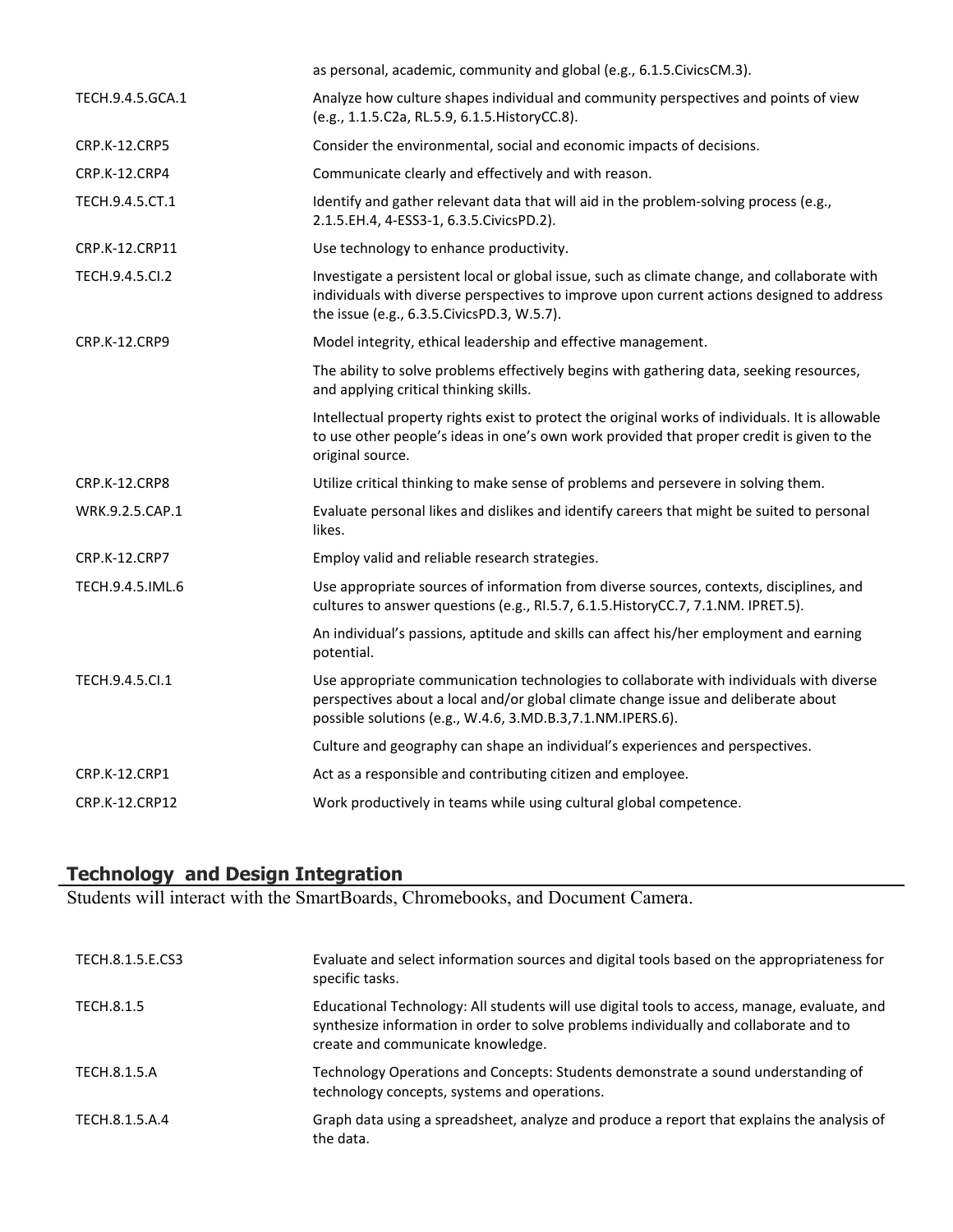| CS.3-5.8.2.5.ETW.4 | Explain the impact that resources, such as energy and materials used to develop<br>technology, have on the environment.                                                                                                            |
|--------------------|------------------------------------------------------------------------------------------------------------------------------------------------------------------------------------------------------------------------------------|
| CS.3-5.8.2.5.ETW.3 | Explain why human-designed systems, products, and environments need to be constantly<br>monitored, maintained, and improved.                                                                                                       |
| CS.3-5.8.2.5.ETW.5 | Identify the impact of a specific technology on the environment and determine what can<br>be done to increase positive effects and to reduce any negative effects, such as climate<br>change.                                      |
| TECH.8.1.5.A.2     | Format a document using a word processing application to enhance text and include<br>graphics, symbols and/or pictures.                                                                                                            |
|                    | The technology developed for the human designed world can have unintended<br>consequences for the environment. Technology must be continually developed and made<br>more efficient to reduce the need for non-renewable resources. |
| TECH.8.2.5.B.CS4   | The influence of technology on history.                                                                                                                                                                                            |
| TECH.8.1.5.A.CS2   | Select and use applications effectively and productively.                                                                                                                                                                          |
| TECH.8.1.5.D.CS1   | Advocate and practice safe, legal, and responsible use of information and technology.                                                                                                                                              |
| TECH.8.2.5.C.4     | Collaborate and brainstorm with peers to solve a problem evaluating all solutions to<br>provide the best results with supporting sketches or models.                                                                               |
| TECH.8.1.5.D.1     | Understand the need for and use of copyrights.                                                                                                                                                                                     |
| TECH.8.1.5.E.CS2   | Locate, organize, analyze, evaluate, synthesize, and ethically use information from a<br>variety of sources and media.                                                                                                             |

## **Interdisciplinary Connections**

| LA.W.3.1  | Write opinion pieces on topics or texts, supporting a point of view with reasons.                                                                                                                                               |
|-----------|---------------------------------------------------------------------------------------------------------------------------------------------------------------------------------------------------------------------------------|
| LA.L.3.3  | Use knowledge of language and its conventions when writing, speaking, reading, or<br>listening.                                                                                                                                 |
| LA.W.3.2  | Write informative/explanatory texts to examine a topic and convey ideas and information<br>clearly.                                                                                                                             |
| LA.L.3.1  | Demonstrate command of the conventions of standard English grammar and usage when<br>writing or speaking.                                                                                                                       |
| LA.RI.3.4 | Determine the meaning of general academic and domain-specific words and phrases in a<br>text relevant to a grade 3 topic or subject area.                                                                                       |
| LA.RI.3.6 | Distinguish their own point of view from that of the author of a text.                                                                                                                                                          |
| LA.RI.3.1 | Ask and answer questions, and make relevant connections to demonstrate understanding<br>of a text, referring explicitly to the text as the basis for the answers.                                                               |
| LA.W.3.4  | With guidance and support from adults, produce writing in which the development and<br>organization are appropriate to task and purpose. (Grade-specific expectations for writing<br>types are defined in standards 1-3 above.) |
| LA.RI.3.7 | Use information gained from text features (e.g., illustrations, maps, photographs) and the<br>words in a text to demonstrate understanding of the text (e.g., where, when, why, and<br>how key events occur).                   |
| LA.RI.3.2 | Determine the main idea of a text; recount the key details and explain how they support<br>the main idea.                                                                                                                       |
| LA.RI.3.3 | Describe the relationship between a series of historical events, scientific ideas or concepts,<br>or steps in technical procedures in a text, using language that pertains to time, sequence,<br>and cause/effect.              |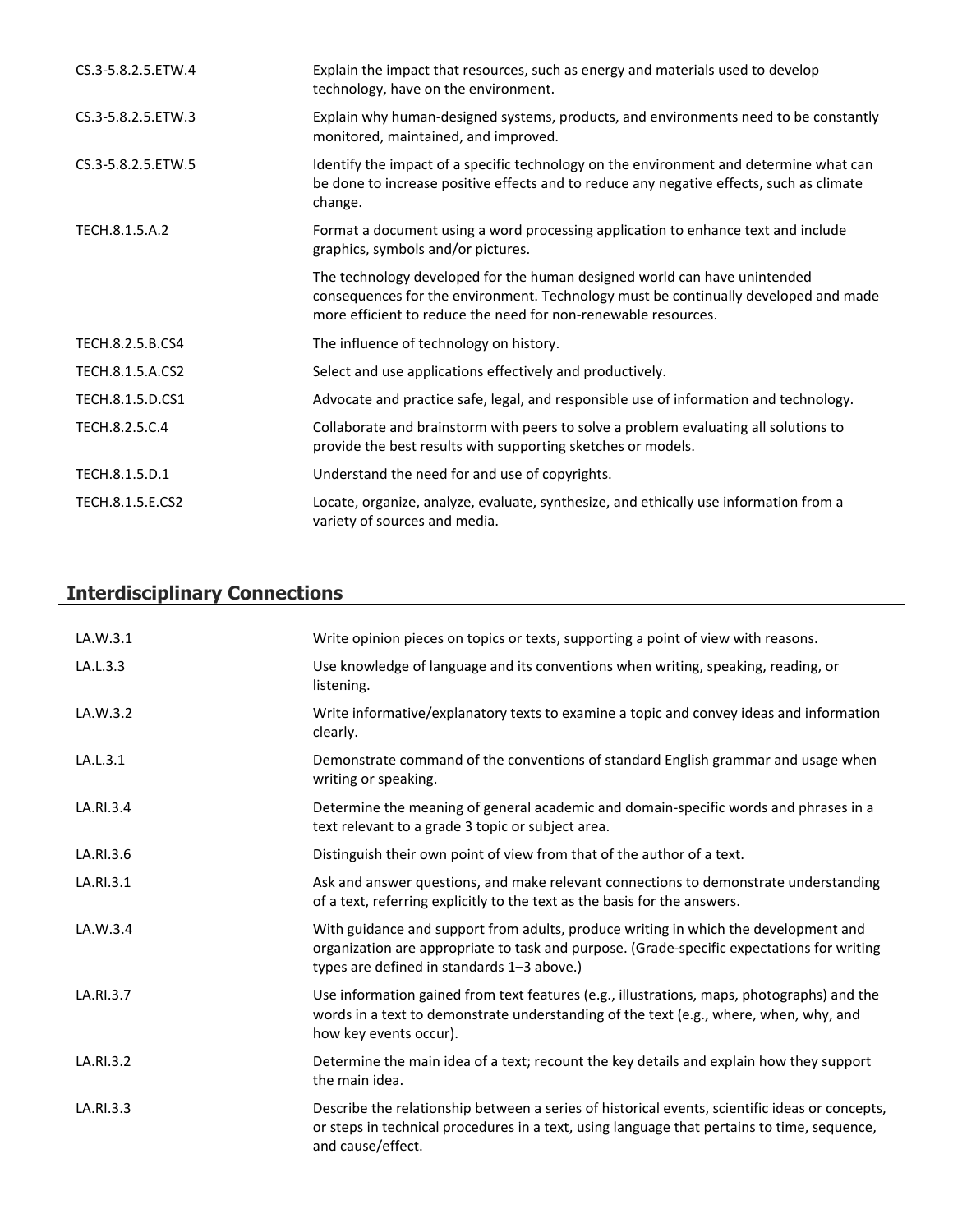| LA.RI.3.8  | Describe the logical connection between particular sentences and paragraphs in a text<br>(e.g., comparison, cause/effect, first/second/third in a sequence) to support specific points<br>the author makes in a text.    |
|------------|--------------------------------------------------------------------------------------------------------------------------------------------------------------------------------------------------------------------------|
| LA.RI.3.10 | By the end of the year, read and comprehend literary nonfiction at grade level text-<br>complexity or above, with scaffolding as needed.                                                                                 |
| LA.W.3.7   | Conduct short research projects that build knowledge about a topic.                                                                                                                                                      |
| LA.W.3.8   | Recall information from experiences or gather information from print and digital sources;<br>take brief notes on sources and sort evidence into provided categories.                                                     |
| LA.RF.3.3  | Know and apply grade-level phonics and word analysis skills in decoding and encoding<br>words.                                                                                                                           |
| LA.RF.3.4  | Read with sufficient accuracy and fluency to support comprehension.                                                                                                                                                      |
| LA.SL.3.1  | Engage effectively in a range of collaborative discussions (one-on-one, in groups, and<br>teacher led) with diverse partners on grade 3 topics and texts, building on others' ideas<br>and expressing their own clearly. |
| LA.L.3.2   | Demonstrate command of the conventions of standard English capitalization, punctuation,<br>and spelling when writing.                                                                                                    |
| LA.RI.3.5  | Use text features and search tools (e.g., key words, sidebars, hyperlinks) to locate<br>information relevant to a given topic efficiently.                                                                               |
| LA.RI.3.9  | Compare, contrast and reflect on (e.g., practical knowledge, historical/cultural context,<br>and background knowledge) the most important points and key details presented in two<br>texts on the same topic.            |

## **Differentiation**

- Understand that gifted students, just like all students, come to school to learn and be challenged.
- Pre-assess your students. Find out their areas of strength as well as those areas you may need to address before students move on.
- Consider grouping gifted students together for at least part of the school day.
- Plan for differentiation. Consider pre-assessments, extension activities, and compacting the curriculum.
- Use phrases like "You've shown you don't need more practice" or "You need more practice" instead of words like "qualify" or "eligible" when referring to extension work.
- Encourage high-ability students to take on challenges. Because they're often used to getting good grades, gifted students may be risk averse.

## **Definitions of Differentiation Components**:

- o Content the specific information that is to be taught in the lesson/unit/course of instruction.
- o Process how the student will acquire the content information.
- o Product how the student will demonstrate understanding of the content.
- o Learning Environment the environment where learning is taking place including physical location and/or student grouping

## **Differentiation occurring in this unit:**

Utilize differentiation suggestions in the TCI Science Alive! program for enrichment and support.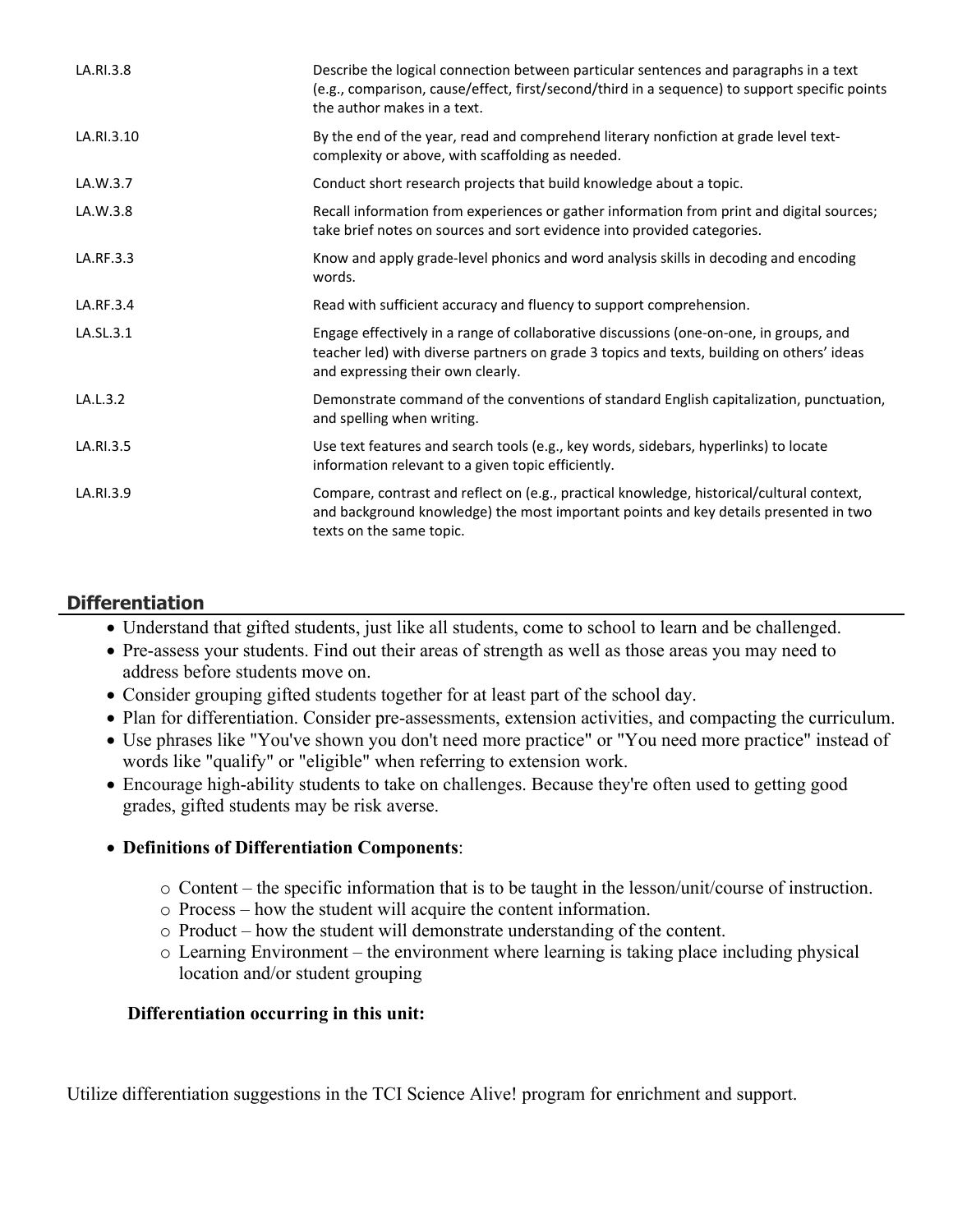## **Modifications & Accommodations**

Refer to QSAC EXCEL SMALL SPED ACCOMMOCATIONS spreadsheet in this discipline.

## **Modifications and Accommodations used in this unit:**

Utilize 504 and IEP accommodations where required.

#### **Benchmark Assessments**

**Benchmark Assessments** are given periodically (e.g., at the end of every quarter or as frequently as once per month) throughout a school year to establish baseline achievement data and measure progress toward a standard or set of academic standards and goals.

#### **Schoolwide Benchmark assessments:**

Aimsweb benchmarks 3X a year

Linkit Benchmarks 3X a year

DRA

**Additional Benchmarks used in this unit:**

Nonfiction DRA

Nonfiction Aimsweb

## **Formative Assessments**

 Assessment allows both instructor and student to monitor progress towards achieving learning objectives, and can be approached in a variety of ways. **Formative assessment** refers to tools that identify misconceptions, struggles, and learning gaps along the way and assess how to close those gaps. It includes effective tools for helping to shape learning, and can even bolster students' abilities to take ownership of their learning when they understand that the goal is to improve learning, not apply final marks (Trumbull and Lash, 2013). It can include students assessing themselves, peers, or even the instructor, through writing, quizzes, conversation, and more. In short, formative assessment occurs throughout a class or course, and seeks to improve student achievement of learning objectives through approaches that can support specific student needs (Theal and Franklin, 2010, p. 151).

## **Formative Assessments used in this unit:**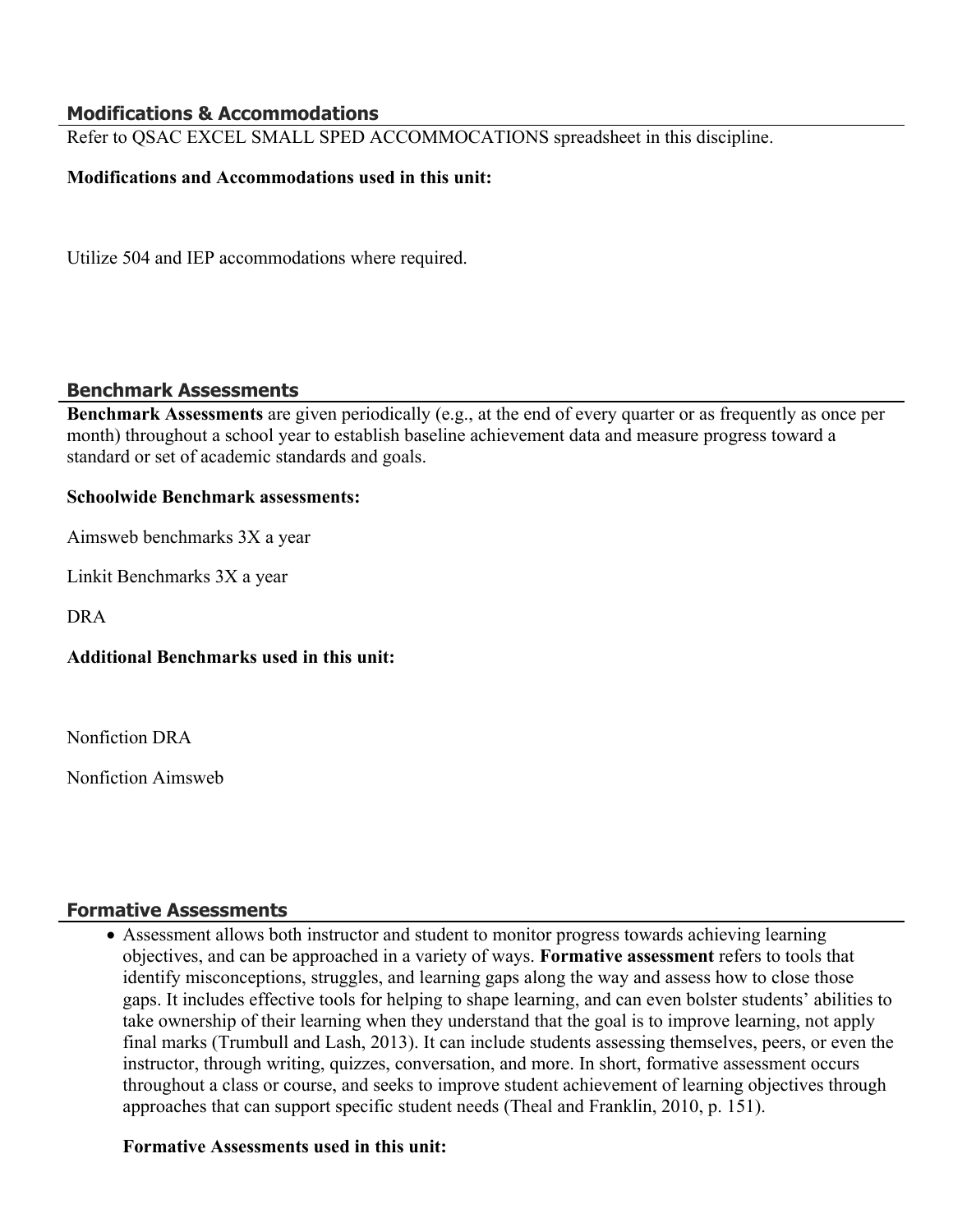- TCI worksheets, quizzes
- Questioning and Discussion
- Teacher observation
- Labs and Hands on activities
- Whiteboard Response
- Think-Pair Share
- Workbook pages
- Writing/Performance rubrics included in lesson

#### **Summative Assessments**

**Summative assessments** evaluate student learning, knowledge, proficiency, or success at the conclusion of an instructional period, like a unit, course, or program. Summative assessments are almost always formally graded and often heavily weighted (though they do not need to be). Summative assessment can be used to great effect in conjunction and alignment with formative assessment, and instructors can consider a variety of ways to combine these approaches.

#### **Summative assessments for this unit:**

Unit assessments in the TCI program

Performance Task

## **Instructional Materials**

Materials for labs indicated in TCI program

## **Standards**

A system can be described in terms of its components and their interactions.

Populations live in a variety of habitats and change in those habitats affects the organisms living there.

Make a claim about the merit of a solution to a problem by citing relevant evidence about